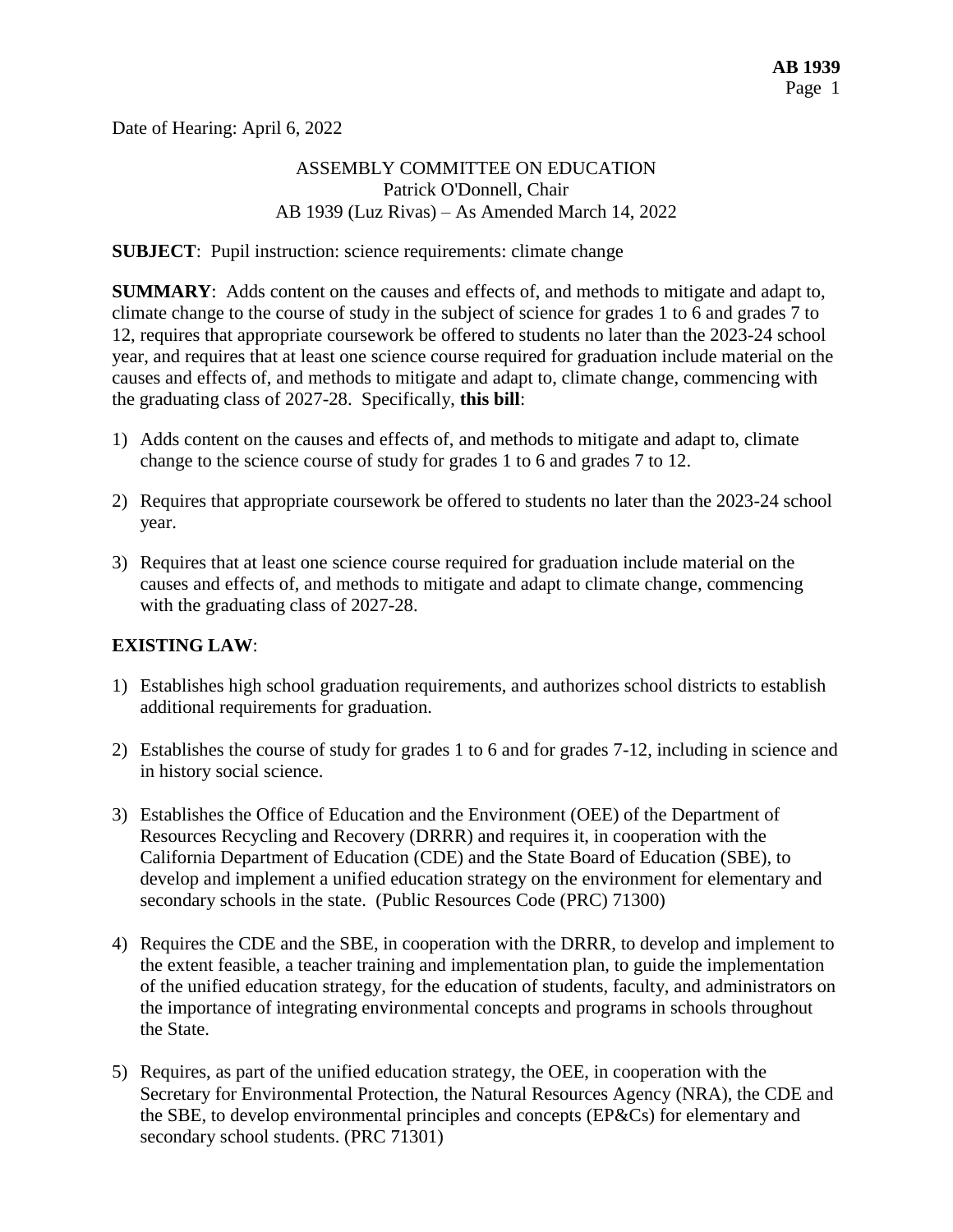- 6) Requires that the EP&Cs include, but not be limited to, concepts relating to the following topics:
	- a) Air;
	- b) Climate change;
	- c) Energy;
	- d) Environmental justice;
	- e) Environmental sustainability;
	- f) Fish and wildlife resources;
	- g) Forestry;
	- h) Integrated pest management;
	- i) Oceans;
	- j) Pollution prevention;
	- k) Public health and the environment;
	- l) Resource conservation, waste reduction, and recycling;
	- m) Toxics and hazardous waste; and
	- n) Water.
- 7) Requires the Instructional Quality Commission (IQC) to ensure that the EP&Cs are integrated into the academic content standards and curriculum frameworks in the subjects of English language arts, science, history-social science, health, and, to the extent practicable, mathematics whenever those standards and frameworks are revised. (EC 51227.3.)
- 8) Requires that the EP&Cs be incorporated, as the SBE determines to be appropriate, in the criteria developed for textbook adoption for grades K-8.

**FISCAL EFFECT**: This bill has been keyed a possible state mandated local program by the Office of Legislative Counsel.

### **COMMENTS**:

*Need for the bill.* According to the author, "Climate change is no longer a future problem waiting for us to act upon – it is already here. Extreme climate events are wreaking havoc across the globe and escalating in severity each year. Millennials and Generation Z have already mobilized as key leaders in climate and environmental activism because they know their generations will have to live with the consequences of a changed climate. Several countries, such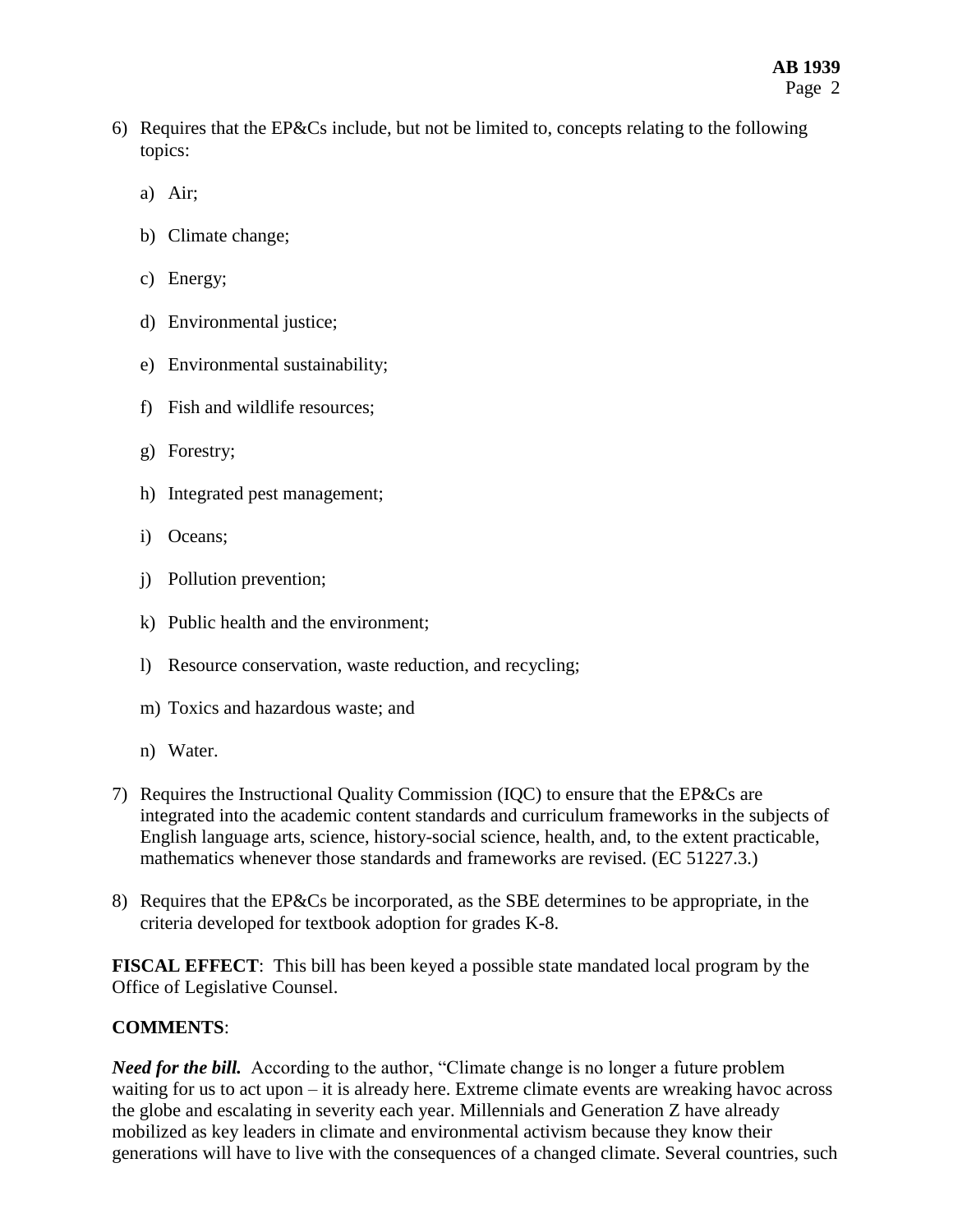as Italy and New Zealand, are preparing their youth for the new climate realities affecting the planet by educating them on climate change. This legislation will cultivate a new generation of climate policy leaders in California as we educate, help prepare, and give our next generation the tools to shape their futures in the wake of our current climate crisis."

*Curriculum, standards, frameworks.* California's public school curriculum is based on content standards in various subjects, including English language Arts, mathematics, science, historysocial science, physical education, English language development, career technical education, health education, world languages, and visual and performing arts. These standards are developed by the IQC through a public process, and are adopted by the SBE.

These content standards form the basis of California's curriculum frameworks. The frameworks, which are developed by the IQC and adopted by the SBE, guide the implementation of these standards, and are used to establish criteria for the evaluation of instructional materials for state adoption for grades kindergarten through grade 8. They also guide school district selection of instructional materials for grades 9 through 12.

*State graduation requirements.* Current law establishes state high school graduation requirements for public school students (including those attending charter schools) which must be met while students are enrolled in grades 9 through 12. These are:

- Three year-long courses in English;
- Two year-long courses in mathematics;
- Two year-long courses in science, including biological and physical sciences;
- Three year-long courses in social studies, including United States history and geography and world history, culture, and geography; a one-semester course in American government and civics; and a one-semester course in economics;
- One year-long course in visual or performing arts or world languages;
- Two courses in physical education, unless the pupil has been exempted pursuant to this code; and
- One one-semester course in ethnic studies, commencing with students graduating in the 2029–30 school year.

Current law also permits school districts to establish local graduation requirements which exceed those of the state.

To be eligible for admission to the California State University and the University of California, students must meet additional requirements in mathematics, science, world languages, visual and performing arts, and specified electives.

*Environmental Principles and Concepts.* Current law requires that the OEE, in cooperation with the Secretary for Environmental Protection, the Natural Resources Agency, the CDE and the SBE, to develop EP&Cs for elementary and secondary school students. Current law also requires the IQC to ensure that the environmental principles and concepts are integrated into the content standards and curriculum frameworks in the subjects of English language arts, science, history-social science, health, and, to the extent practicable, mathematics, whenever those standards and frameworks are revised. These principles are: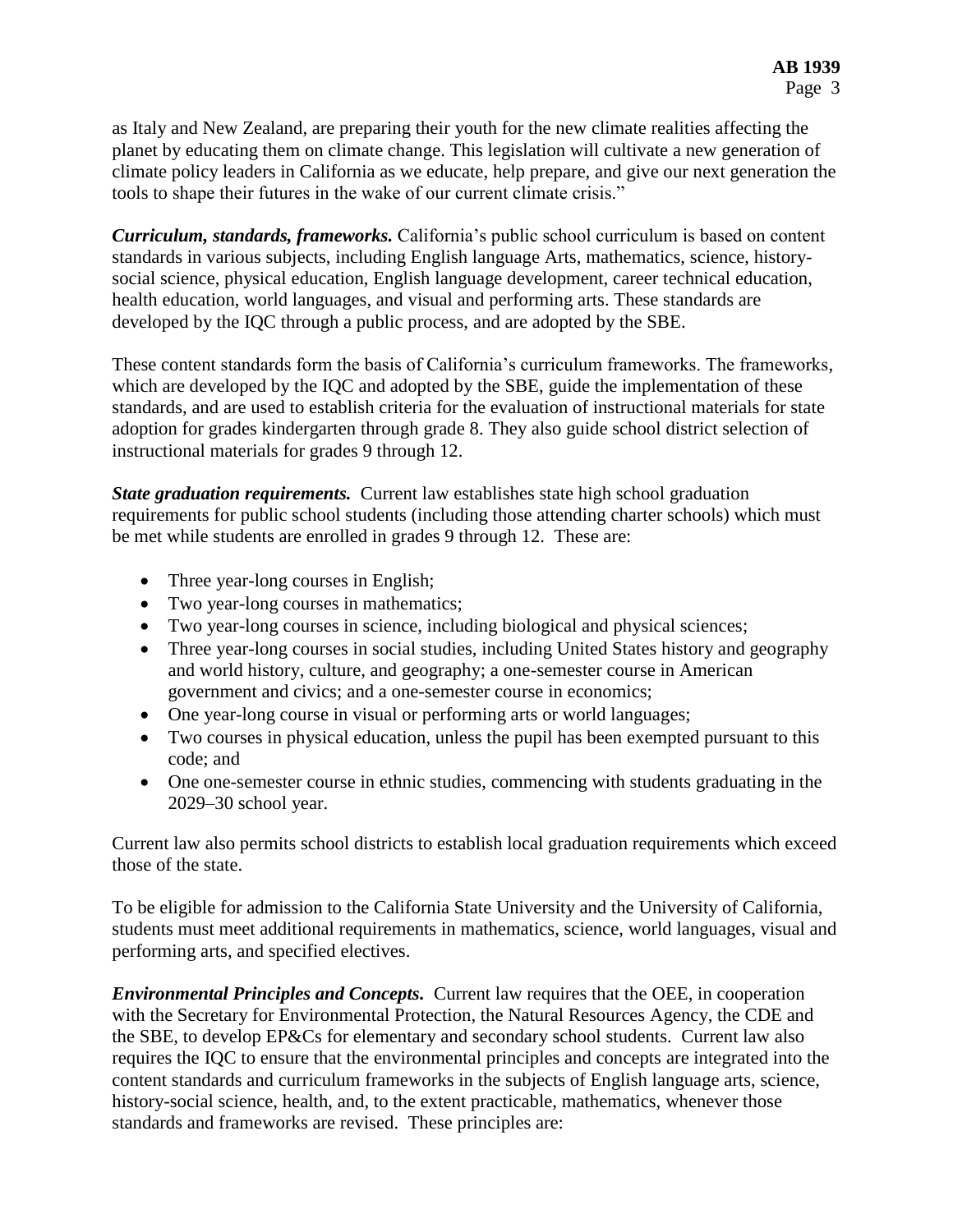- Principle 1 People Depend on Natural Systems. The continuation and health of individual human lives and of human communities and societies depend on the health of the natural systems that provide essential goods and ecosystem services.
- Principle 2 People Influence Natural Systems. The long-term functioning and health of terrestrial, freshwater, coastal, and marine ecosystems are influenced by their relationships with human societies.
- Principle 3 Natural Systems Change in Ways that People Benefit From and Can Influence. Natural systems proceed through cycles that humans depend upon, benefit from, and can alter.
- Principle 4 There are no Permanent or Impermeable Boundaries that Prevent Matter from Flowing Between Systems. The exchange of matter between natural systems and human societies affects the long-term functioning of both.
- Principle 5 Decisions Affecting Resources and Natural Systems are Complex and Involve Many Factors. Decisions affecting resources and natural systems are based on a wide range of considerations and decision-making processes.

*New curriculum on climate change and environmental justice funded by 2021-22 Budget with little detail.* AB 130 (Committee on Budget), Chapter 44, Statutes of 2021 appropriated \$6 million to the San Mateo County Office of Education to contract for the creation of "free and open education resources that are K–12 standards-based curriculum units on climate change and environmental justice and the integration of the EP&Cs." *The Committee may wish to consider* that the appropriation did not specify a role for the IQC, SBE, or public review or approval, or specify how these resources will interact with the existing curriculum produced by the OEE, the state curriculum frameworks, or adopted instructional materials.

*Climate change content in current state curriculum.* According to the CDE, content related to climate change appears in a number of the state curriculum frameworks. Every grade level has been integrated with the EP&Cs at the performance expectation and instructional segment groupings. The following examples were provided by the CDE:

| The CDE notes that climate change is spread throughout the Science Framework at all grade-    | <b>2016 Science Framework</b>                                                                         |  |  |  |  |
|-----------------------------------------------------------------------------------------------|-------------------------------------------------------------------------------------------------------|--|--|--|--|
|                                                                                               |                                                                                                       |  |  |  |  |
|                                                                                               | levels, from specific standards to an understanding that science literate students are better climate |  |  |  |  |
|                                                                                               | stewards. There are at least two instructional segments in grades K-8 that directly discuss climate   |  |  |  |  |
| change, and each high school course deals with at least three, more if the course follows the |                                                                                                       |  |  |  |  |
| recommended course outlines in the Framework. Below are some examples of climate change       |                                                                                                       |  |  |  |  |
| education from various chapters in the Framework.                                             |                                                                                                       |  |  |  |  |
| Discussion about integration of concepts by teachers: "For example,<br>Chapter 1:             |                                                                                                       |  |  |  |  |
| Overview<br>students investigating ecosystems should integrate life science ideas about       |                                                                                                       |  |  |  |  |
| food webs with physical science concepts about chemical energy and<br>p. 12                   |                                                                                                       |  |  |  |  |
| energy transfer and Earth science principles that affect climate and other                    |                                                                                                       |  |  |  |  |
| environmental factors in the ecosystem."                                                      |                                                                                                       |  |  |  |  |
| Discussion about the importance of science literacy and help for teachers<br>Chapter 1:       |                                                                                                       |  |  |  |  |
| Overview<br>on how to add this to their curriculum: "Being able to read a science text        |                                                                                                       |  |  |  |  |
| is intertwined with evaluating science information. Students need<br>p. 34                    |                                                                                                       |  |  |  |  |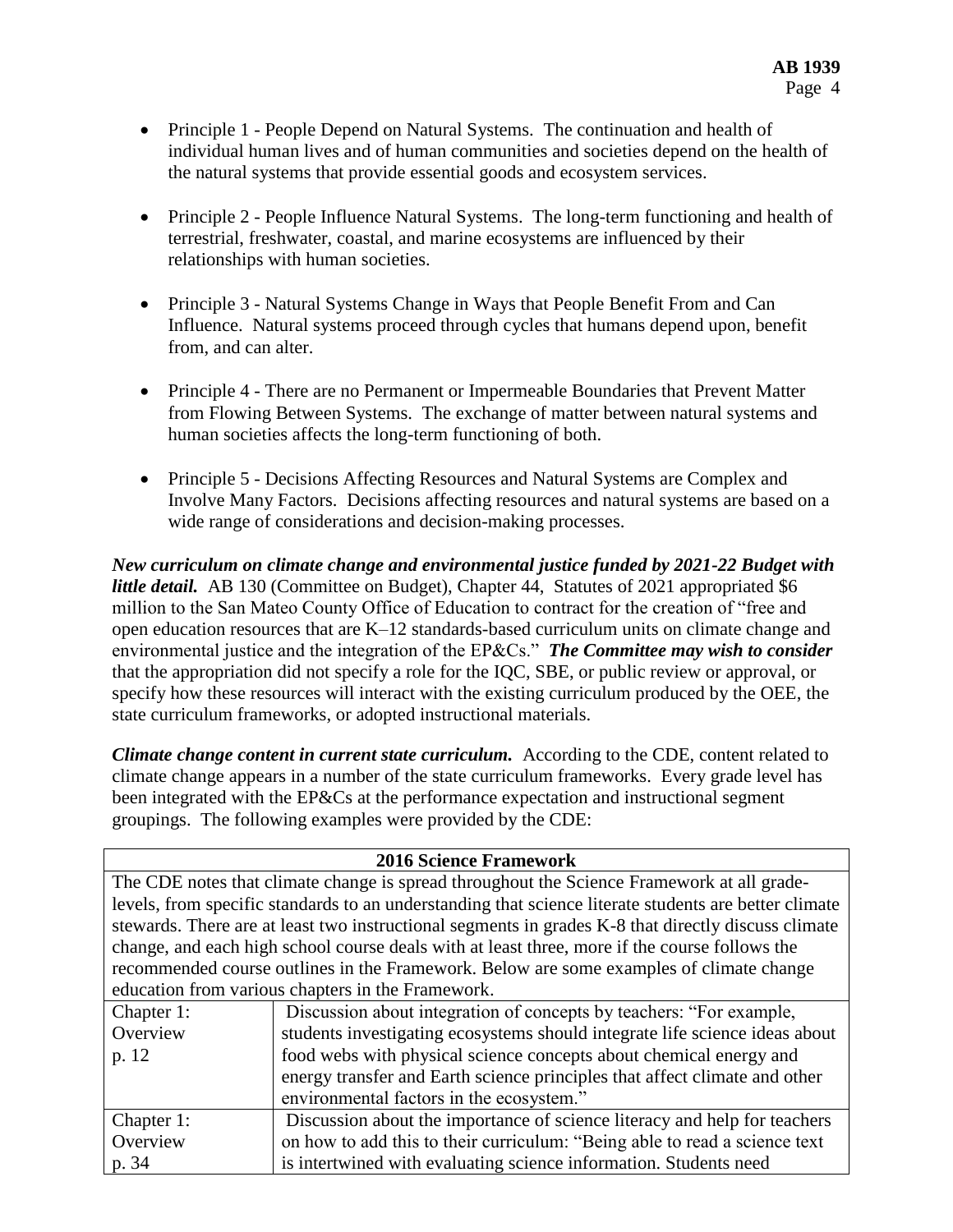|                                                                                | strategies to help them decide if information is scientifically valid or if it<br>is less reliable. Students should learn to investigate the scientific<br>qualifications of the authors or source of the knowledge (for example<br>when comparing the conclusions of the International Panel on Climate<br>Change with a blog post or report by a political organization that presents<br>opposing conclusions)." |  |  |  |
|--------------------------------------------------------------------------------|--------------------------------------------------------------------------------------------------------------------------------------------------------------------------------------------------------------------------------------------------------------------------------------------------------------------------------------------------------------------------------------------------------------------|--|--|--|
| Chapter 3:                                                                     | Kindergarten Instructional Segment Three: "For example, IS4 in                                                                                                                                                                                                                                                                                                                                                     |  |  |  |
| Kindergarten                                                                   | kindergarten focuses on weather and climate investigations. To be                                                                                                                                                                                                                                                                                                                                                  |  |  |  |
| through Grade Two                                                              | successful, weather observation should be carried out over different times                                                                                                                                                                                                                                                                                                                                         |  |  |  |
| p. 121                                                                         | during the year to allow for some variability in weather conditions. To<br>broaden the scope of data, teachers can creatively engage families and<br>expanded learning programs to build upon classroom learning<br>experiences."                                                                                                                                                                                  |  |  |  |
| Ch. 4: Grades Three                                                            | The vignette is an example of science integration using a climate change                                                                                                                                                                                                                                                                                                                                           |  |  |  |
| through Five                                                                   | lesson in Grade span 3-5.                                                                                                                                                                                                                                                                                                                                                                                          |  |  |  |
| p. 331                                                                         |                                                                                                                                                                                                                                                                                                                                                                                                                    |  |  |  |
| Ch. 5: Preferred<br><b>Integrated Model</b><br>for Grades Six<br>through Eight | The overarching guiding concept for the entire year (grade 6) is "Systems<br>within organisms and between them are adapted to Earth's climate<br>systems."                                                                                                                                                                                                                                                         |  |  |  |
| p. 356                                                                         |                                                                                                                                                                                                                                                                                                                                                                                                                    |  |  |  |
| Ch. 7: High School                                                             | Includes an example of a standard that is taught in a high school biology                                                                                                                                                                                                                                                                                                                                          |  |  |  |
| <b>Three Course</b>                                                            | course: HS-ESS3-1, construct an explanation based on evidence for how                                                                                                                                                                                                                                                                                                                                              |  |  |  |
| Model<br>p. 800                                                                | the availability of natural resources, occurrence of natural hazards, and<br>changes in climate have influenced human activity.                                                                                                                                                                                                                                                                                    |  |  |  |
| Ch. 7: High School                                                             | Includes two instructional segments from a high school chemistry course:                                                                                                                                                                                                                                                                                                                                           |  |  |  |
| <b>Three Course</b>                                                            | including the Chemistry of Climate Change and the Dynamics of                                                                                                                                                                                                                                                                                                                                                      |  |  |  |
| Model<br>p. 859                                                                | Chemical Reactions and Ocean Acidification.                                                                                                                                                                                                                                                                                                                                                                        |  |  |  |

| <b>2016 History-Social Science Framework</b> |                                                                            |  |  |  |
|----------------------------------------------|----------------------------------------------------------------------------|--|--|--|
| Chapter 2,                                   | In studying geography, students explore local characteristics of places    |  |  |  |
| <b>Instructional Practice</b>                | and learn about how places connect to each other. Elementary-school        |  |  |  |
| for Kindergarten                             | students' geographic reasoning skills include the use of maps and globes   |  |  |  |
| Through Grade Five,                          | to describe environmental and cultural features of places and the          |  |  |  |
| pp. 21-22                                    | relationships and interactions between themAdditionally, students          |  |  |  |
|                                              | should explain how weather, climate, other environmental                   |  |  |  |
|                                              | characteristics, as well as human-made and natural catastrophic            |  |  |  |
|                                              | disasters, affect people's lives in a place or region and the migration of |  |  |  |
|                                              | people within and between regions.                                         |  |  |  |
| Chapter 16, Grade                            | Students read about the beginning of the modern environmental              |  |  |  |
| <b>Eleven, United States</b>                 | movement in the 1960s and the resulting environmental protection laws      |  |  |  |
| History and                                  | that were passed in the next decade. They note similarities and            |  |  |  |
| Geography:                                   | differences between environmentalism and other forms of activism of        |  |  |  |
| Continuity and                               | the decade, and they can also trace effects of the Cold War (especially    |  |  |  |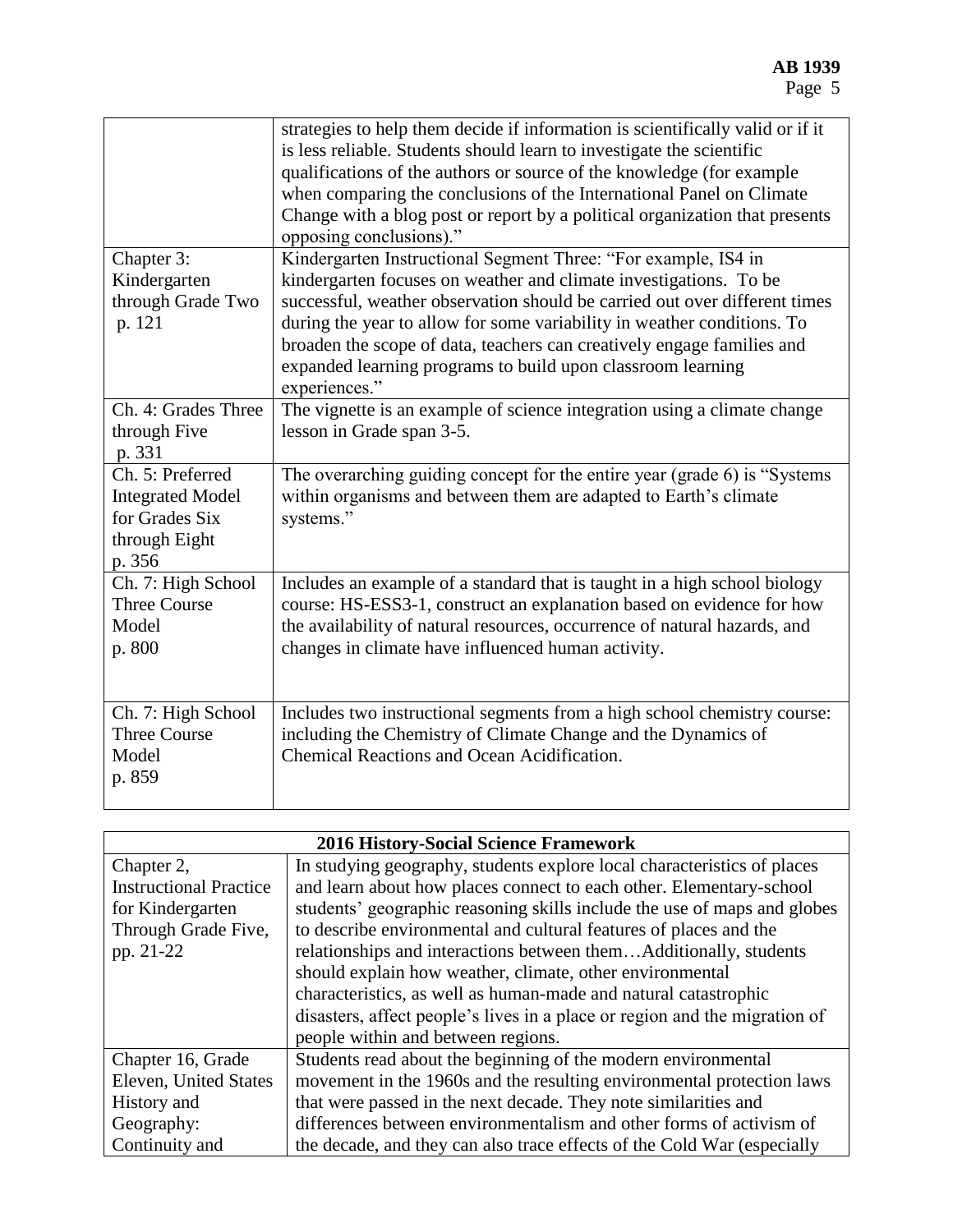| Change in Modern<br>United States History,<br>p. 425                                                        | fears of nuclear proliferation) to the priorities of the movement.<br>Examining case studies, such as the controversial expansion of<br>Redwood National Park and state parks in 1978 and oil drilling in the<br>Arctic National Wildlife Refuge, helps students develop skills in<br>analysis of complex and controversial issues. Students may also link<br>those early achievements with a student-led debate over issues such as<br>climate change today and the appropriate role of government in dealing<br>with these problems.                                                                                                                                                                                                                                                                                                                                                                                                                                                                                                                        |
|-------------------------------------------------------------------------------------------------------------|---------------------------------------------------------------------------------------------------------------------------------------------------------------------------------------------------------------------------------------------------------------------------------------------------------------------------------------------------------------------------------------------------------------------------------------------------------------------------------------------------------------------------------------------------------------------------------------------------------------------------------------------------------------------------------------------------------------------------------------------------------------------------------------------------------------------------------------------------------------------------------------------------------------------------------------------------------------------------------------------------------------------------------------------------------------|
| Chapter 17, Grade<br>Twelve, Principles of<br><b>American Democracy</b><br>course:<br>pp. 454-455           | This course also provides opportunities for students to discuss, analyze,<br>and construct writings on contemporary local, national, and international<br>issues; participate in simulations of governmental processes; and apply<br>what they have learned in addressing real-world problems Topics for<br>discussion may include technology (such as nuclear proliferation or the<br>effect of the Internet on the political process or on intellectual property),<br>the environment (such as global warming, preservation of wildlife, or<br>alternative energy sources)                                                                                                                                                                                                                                                                                                                                                                                                                                                                                  |
| Appendix B,<br>Problems, Questions,<br>and Themes in the<br>History & Geography<br>Classroom<br>pp. 646-647 | Human migration is another important part of population history Most<br>men and women who have migrated voluntarily have aimed to settle in<br>new lands to seek better jobs or simply safety from war or famine or the<br>effects of changes in climate, even though they do not necessarily find<br>what they want when they reach their destination.                                                                                                                                                                                                                                                                                                                                                                                                                                                                                                                                                                                                                                                                                                       |
| Appendix B,<br>Problems, Questions,<br>and Themes in the<br>History and<br>Geography<br>Classroom<br>p. 668 | The study of science and technology has to do with the changing ways<br>in which humans have used knowledge to exploit their physical and<br>natural surroundings for human benefitThough technological and<br>scientific creativity has allowed the human species to multiply, it has<br>also transformed the living conditions for all species on earth. Where<br>these accelerating changes will lead is not yet known. They include, for<br>example, an explosion of genetic knowledge that promises effective<br>treatments for numerous diseases. But they also include global warming,<br>which, if it continues, will have devastating effects on humankind's<br>future. Over time, humans have learned to exploit a huge variety of<br>different physical and natural environments with increasing efficiency.<br>Today, though humans are only one of millions of species, they may<br>control up to 40 percent of all the energy that enters the biosphere from<br>sunlight. The environment includes both biological and physical<br>surroundings |
| pp. 757-758                                                                                                 | Contemporary nations face challenges and threats that transcend their<br>borders. They include environmental degradation and global climate<br>change; cross-border terrorism and crime, including the illegal<br>trafficking of drugs and human beings; and chaotic instability and<br>enduring inequalities in the world economy. In recent years,<br>governments have devised new frameworks and institutions for<br>promoting cooperation on common dilemmas, such as the North<br>American Free Trade Agreement, the European Union, or the Kyoto<br>Protocol. Yet governments are reluctant to cede governing authority to<br>international bodies. And war and violence, both within societies and<br>between nations, remains an endemic feature of world civilization.                                                                                                                                                                                                                                                                               |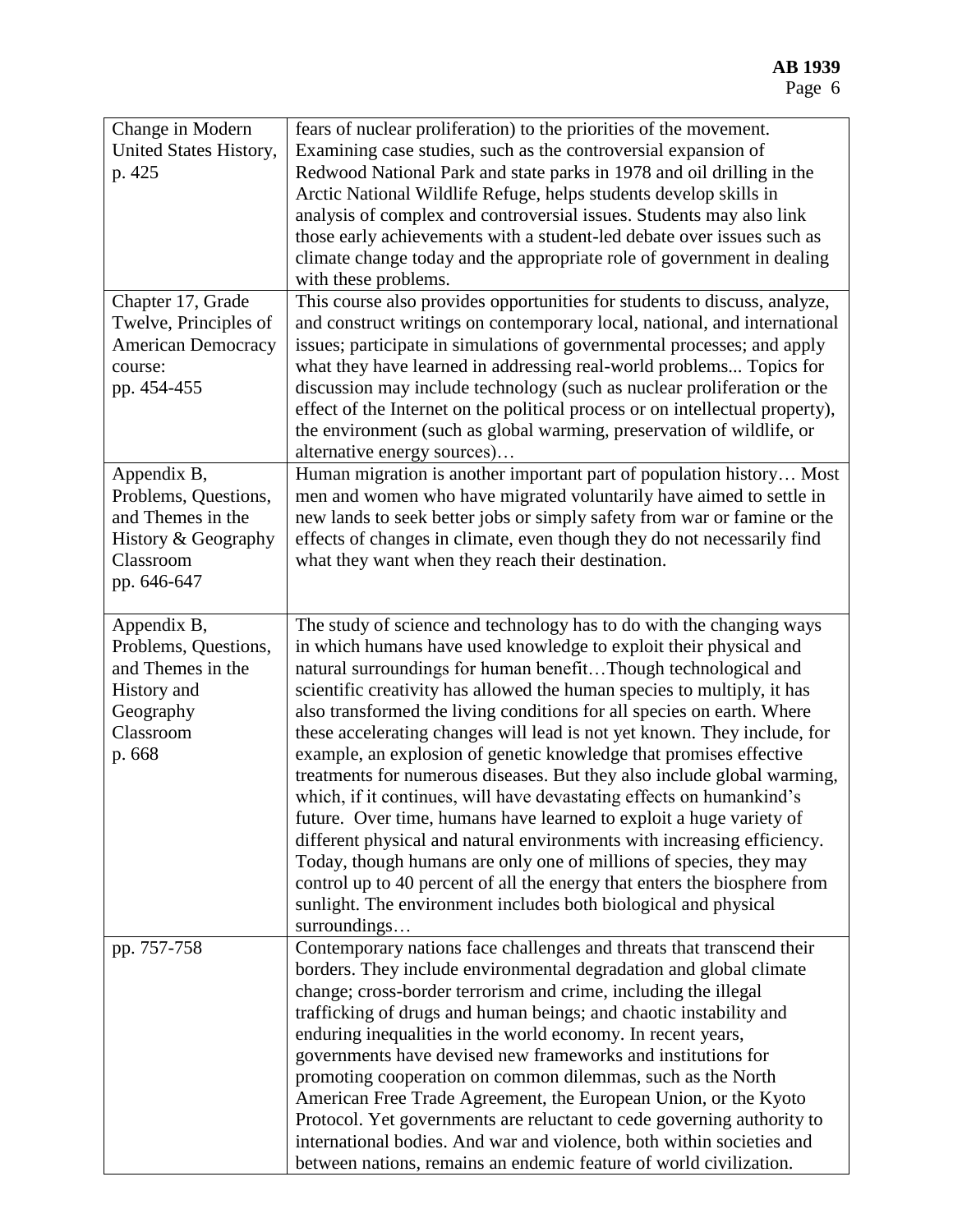The Science Framework includes an appendix showing alignment between the California Next Generation Science Standards and the EP&Cs. An example of climate change content is this crosswalk is shown below:

| HS-LS2 ECOSYSTEMS: INTERACTIONS, ENERGY, AND DYNAMICS                                                                                                                                                                                                                                                                                                                                                                                                                                                                                                                                                                                                                                                                                                                                                                                                                                                                                                                                                                                                                                                                                                                                                       |                                                                                                                                                                                                                                                                                                                                                                                                                                                                                                                                                                                                                                                                                                                                    |                                                                                                                                                                                                                                                                                                                                                                                                                                                                                                                                                                                                                                                                                                                                                                                                                                                                                                                                                                                                                                                                                                                                                                                                                                                                |  |  |  |
|-------------------------------------------------------------------------------------------------------------------------------------------------------------------------------------------------------------------------------------------------------------------------------------------------------------------------------------------------------------------------------------------------------------------------------------------------------------------------------------------------------------------------------------------------------------------------------------------------------------------------------------------------------------------------------------------------------------------------------------------------------------------------------------------------------------------------------------------------------------------------------------------------------------------------------------------------------------------------------------------------------------------------------------------------------------------------------------------------------------------------------------------------------------------------------------------------------------|------------------------------------------------------------------------------------------------------------------------------------------------------------------------------------------------------------------------------------------------------------------------------------------------------------------------------------------------------------------------------------------------------------------------------------------------------------------------------------------------------------------------------------------------------------------------------------------------------------------------------------------------------------------------------------------------------------------------------------|----------------------------------------------------------------------------------------------------------------------------------------------------------------------------------------------------------------------------------------------------------------------------------------------------------------------------------------------------------------------------------------------------------------------------------------------------------------------------------------------------------------------------------------------------------------------------------------------------------------------------------------------------------------------------------------------------------------------------------------------------------------------------------------------------------------------------------------------------------------------------------------------------------------------------------------------------------------------------------------------------------------------------------------------------------------------------------------------------------------------------------------------------------------------------------------------------------------------------------------------------------------|--|--|--|
| HS-LS2-4: Use mathematical<br>representations to support claims<br>for the cyding of matter and<br>flow of energy among organisms<br>in an ecosystem. [Clarification<br><b>Statement: Emphasis is on using</b><br>a mathematical model of stored<br>energy in biomass to describe<br>the transfer of energy from one<br>trophic level to another and that<br>matter and energy are conserved<br>as matter cycles and energy flows<br>through ecosystems. Emphasis<br>is on atoms and molecules such<br>as carbon, oxygen, hydrogen and<br>nitrogen being conserved as they<br>move through an ecosystem.]<br>[Assessment Boundary:<br>Assessment is limited to<br>proportional reasoning to describe<br>the cycling of matter and flow of<br>energy.]<br>HS-LS2-5: Develop a<br>model to illustrate the role of<br>photosynthesis and cellular<br>respiration in the cycling of<br>carbon among the biosphere,<br>atmosphere, hydrosphere,<br>and geosphere. [Clarification<br><b>Statement: Examples of models</b><br>could include simulations<br>and mathematical models.]<br>[Assessment Boundary:<br>Assessment does not include<br>the specific chemical steps of<br>photosynthesis and respiration.] | Stability and Change <sup>b</sup><br>. Much of science deals with<br>constructing explanations of how<br>things change and how they<br>remain stable. (HS-LS2-6)<br>$(HS-LS2-7)$<br><b>Cause and Effect</b><br>· Empirical evidence is required<br>to differentiate between cause<br>and correlation and make claims<br>about specific causes and effects.<br>$(HS-LS2-8)$<br><b>Scale, Proportion, and</b><br>Quantity <sup>b</sup><br>• The significance of a<br>phenomenon is dependent on the<br>scale, proportion, and quantity at<br>which it occurs. (HS-LS2-1)<br>. Using the concept of orders<br>of magnitude allows one to<br>understand how a model at<br>one scale relates to a model at<br>another scale. (HS-LS2-2) | LS2.C: Moreover, anthropogenic changes<br>(those induced by human activity) in the<br>environment-including habitat destruction,<br>pollution, introduction of invasive species,<br>overexploitation, and climate change-<br>can disrupt an ecosystem and threaten the<br>survival of some species. (HS-LS2-7)<br>Secondary DCI(s)<br><b>LS4.D: Biodiversity and Humans</b><br>Biodiversity is increased by the formation of<br>new species (speciation) and decreased by<br>the loss of species (extinction). (secondary<br>to HS-LS2-7)<br>LS4.D: Humans depend on the living<br>world for the resources and other benefits<br>provided by biodiversity, but human<br>activity is also having adverse impacts<br>on biodiversity through overpopulation,<br>overexploitation, habitat destruction,<br>pollution, introduction of invasive species,<br>and climate change, thus sustaining<br>biodiversity so that ecosystem functioning<br>and productivity are maintained is essential<br>to supporting and enhancing life on Earth,<br>sustaining biodiversity also aids humanity<br>by preserving landscapes of recreational or<br>inspirational value. (secondary to HS-LS2-<br>7) (Note: This Disciplinary Core Idea is also<br>addressed by HS-LS4-6.) |  |  |  |

*CREEC Network.* The California Regional Environmental Education Community (CREEC) Network is a program of the CDE which fosters regional partnerships to promote environmental education and environmental literacy by providing teachers with access to high quality professional learning opportunities and education resources. Along with statewide sponsors and partners, each of the 11 California CREEC Regions provides professional learning opportunities and resources to educators as well as fosters communications among schools and organizations interested in supporting the environmental literacy of California's teachers and students.

*History of environmental literacy as a state priority.* Several state actions over the past two decades have focused on developing environmental literacy among California's K-12 students. AB 1548 (Pavley), Chapter 665, Statutes of 2003, initiated the Environmental Education Initiative (EEI) by creating the OEE within the state agency now known as CalRecycle. The bill also tasked the OEE with developing the state's EP&Cs, required the EP&Cs to be integrated throughout a newly created environment-based K-12 model curriculum, and required the EP&Cs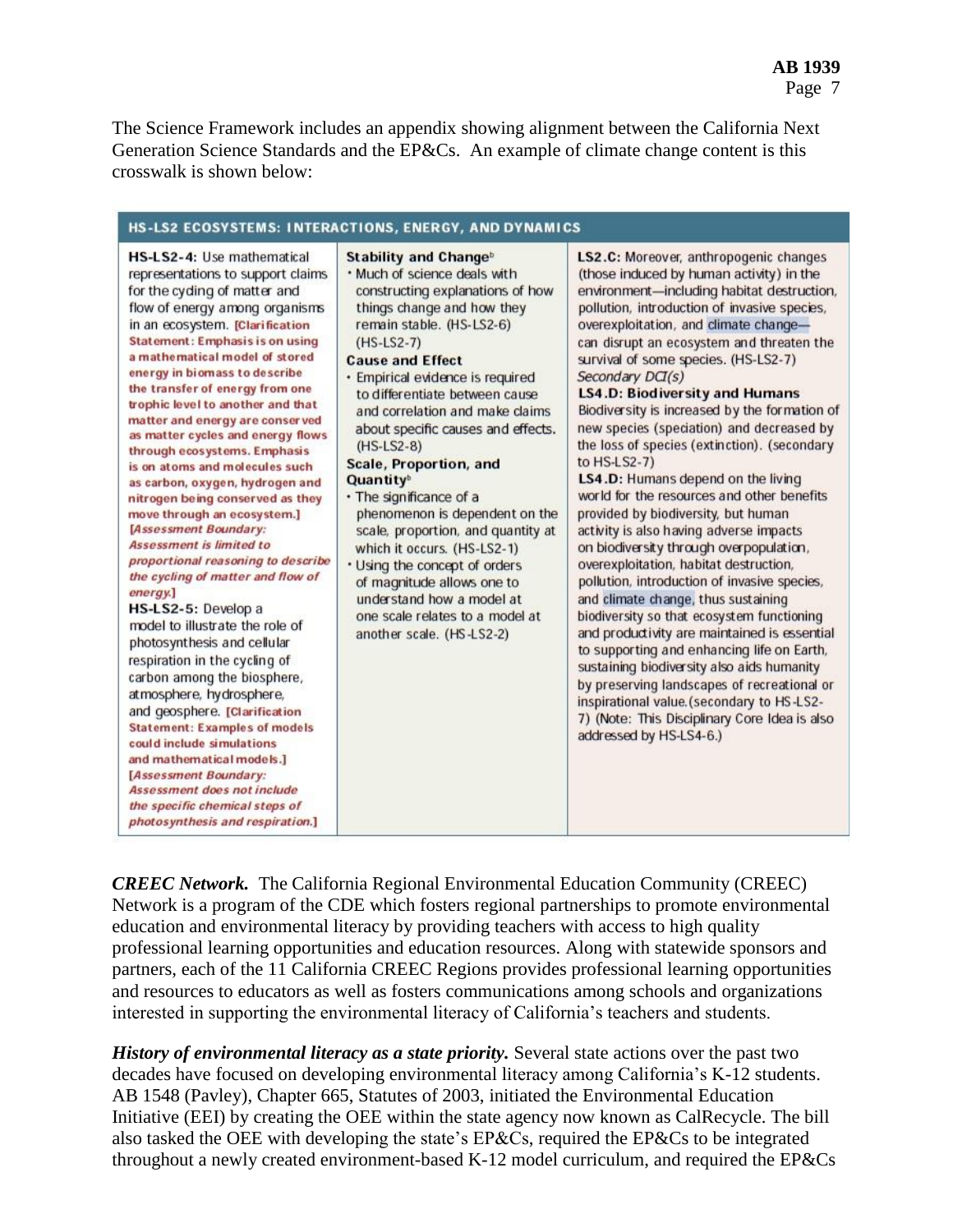to be integrated into criteria for textbook adoption in science, mathematics, English/language arts, and history-social sciences.

The EP&Cs guide the model curriculum that was developed by the OEE in collaboration with the CDE, the California Natural Resources Agency, and several non-state organizations, including Heal the Bay, the National Geographic Society, and the State Education and Environment Roundtable. In developing the EEI Curriculum, the OEE solicited input from state agencies, education organizations, business groups, universities, and environmental organizations. In addition, the OEE distributed an "Educator Needs Assessment" to 10,000 teachers and held numerous focus group meetings and discussion sessions. In 2010, the SBE unanimously approved the EEI curriculum, including the EP&Cs, for use throughout the state.

The OEE shares its educational resources, including the model curriculum and teacher guides to facilitate implementation of the curriculum, by conducting outreach and training at sites throughout the state and via webinars.

A second environmental literacy initiative began in 2014, when SPI Torlakson assembled the California Environmental Literacy Task Force (ELTF) to create a blueprint for achieving environmental literacy for all California students. The Blueprint, entitled *A Blueprint for Environmental Literacy: Educating Every Student In, About, and For the Environment,* was published in 2015. The Blueprint highlights the need for expanded environmental literacy education by referencing a recent survey of 520 California school principals. This survey showed that 13% of schools have integrated environmental education into their curricula, and 77% spend less than \$5,000 on field trips, professional development, and curricular materials for environmental education. In addition, the Blueprint states, "A false perception persists from the No Child Left Behind accountability era that environmental and outdoor programs are nonacademic and not connected to the core curriculum. Research shows, however, that in schools where environmental content is integrated as a primary part of instruction, student achievement has improved."

To improve environmental literacy among California's students, the Blueprint identified the following six strategies:

- 1) Systematically integrate environmental literacy concepts into statewide educational priorities;
- 2) Strengthen collaboration across the state between key stakeholders;
- 3) Leverage the Superintendent's influence and create a public awareness campaign to build broad support for the importance of environmental literacy, and encourage and support increased allocation of state and locally controlled funding to environmental literacy programs;
- 4) Implement changes to relevant state law and policy and ensure that relevant existing laws are funded and effectively implemented;
- 5) Create an Environmental Literacy Steering Committee (ELSC) to oversee the implementation of the recommendations of the Blueprint; and
- 6) Develop a coherent strategy for funding environmental literacy across the state.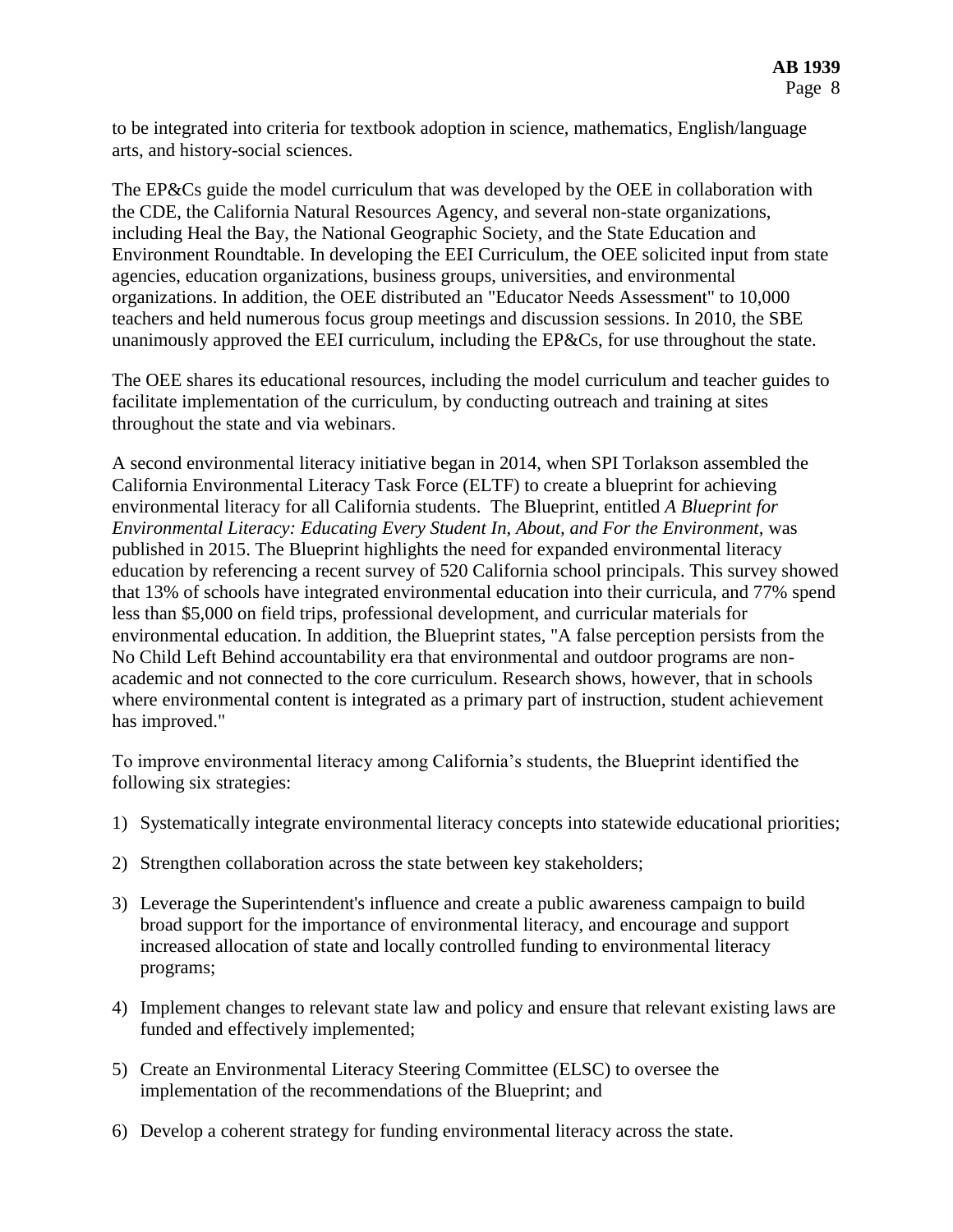In 2016, Superintendent Torlakson appointed the ELSC to create an implementation plan for environmental literacy. The ELSC is comprised of 30 educational leaders and nonprofit stakeholders, and includes representatives from CDE, CalRecycle, University of California, and the SBE.

SB 720 (Allen), Chapter 374, Statutes of 2018 revised provisions relating to the education principles for the environment by, among other things, (1) renaming them the environmental principles and concepts; (2) revising the process for, and entities involved in, updating the environmental principles and concepts; and (3) requiring the IQC to ensure that the environmental principles and concepts are integrated into content standards and curriculum frameworks whenever those standards and frameworks are revised.

As noted above, the 2021-22 State budget provides \$6 million for "free and open education resources that are K–12 standards-based curriculum units on climate change and environmental justice and the integration of the EP&Cs." The language did not provide a role for the IQC or SBE review, or specify how these resources will interact with the existing curriculum produced by the OEE.

*Recommended Committee amendment. Staff recommends that the bill be amended*, in recognition of the extreme demands on the public school system as a result of the COVID-19 pandemic, to remove the provisions requiring that at least one science course required for graduation include material on the causes and effects of, and methods to mitigate and adapt to, commencing with the graduating class of 2027-28.

*Arguments in Support.* Ten Strands writes, "Warming temperatures and increases in extreme weather threaten our health, air quality, water, food, shelter, and economic security posing an existential threat to humanity. Climate change is happening now and is especially impacting students in Black, Brown, Asian, Indigenous and low-income communities. One of the most effective ways of reducing the impacts of climate change is to educate our students on the causes and effects of climate change, and what can be done to address it in their communities. This work has already started, and progress has been made, but significantly more needs to be done. Ten Strands agrees that it is vitally important for all students to learn about the causes and effects of climate change and environmental justice. Informed students will be better able to make wise decisions in their everyday lives that will lead to protecting our planet."

*Related legislation.* AB 130 (Committee on Budget), Chapter 44, Statutes of 2021 appropriated \$6 million to the San Mateo County Office of Education to contract for the creation of free and open education resources that are K–12 standards-based curriculum units on climate change and environmental justice and the integration of the EP&Cs.

AB 1922 (Rivas) of the 2019-20 Session would have added content on the causes and effects of climate change to the science course of study for grades 1 to 6 and grades 7 to 12, required that appropriate coursework be offered to students no later than the 2021-22 school year, and required that at least one science course required for graduation to include material on the causes and effects of climate change, commencing with the graduating class of 2025-26. This bill was held in the Assembly Education Committee.

SB 720 (Allen), Chapter 374, Statutes of 2018 revised provisions relating to the education principles for the environment by, among other things, (1) renaming them the environmental